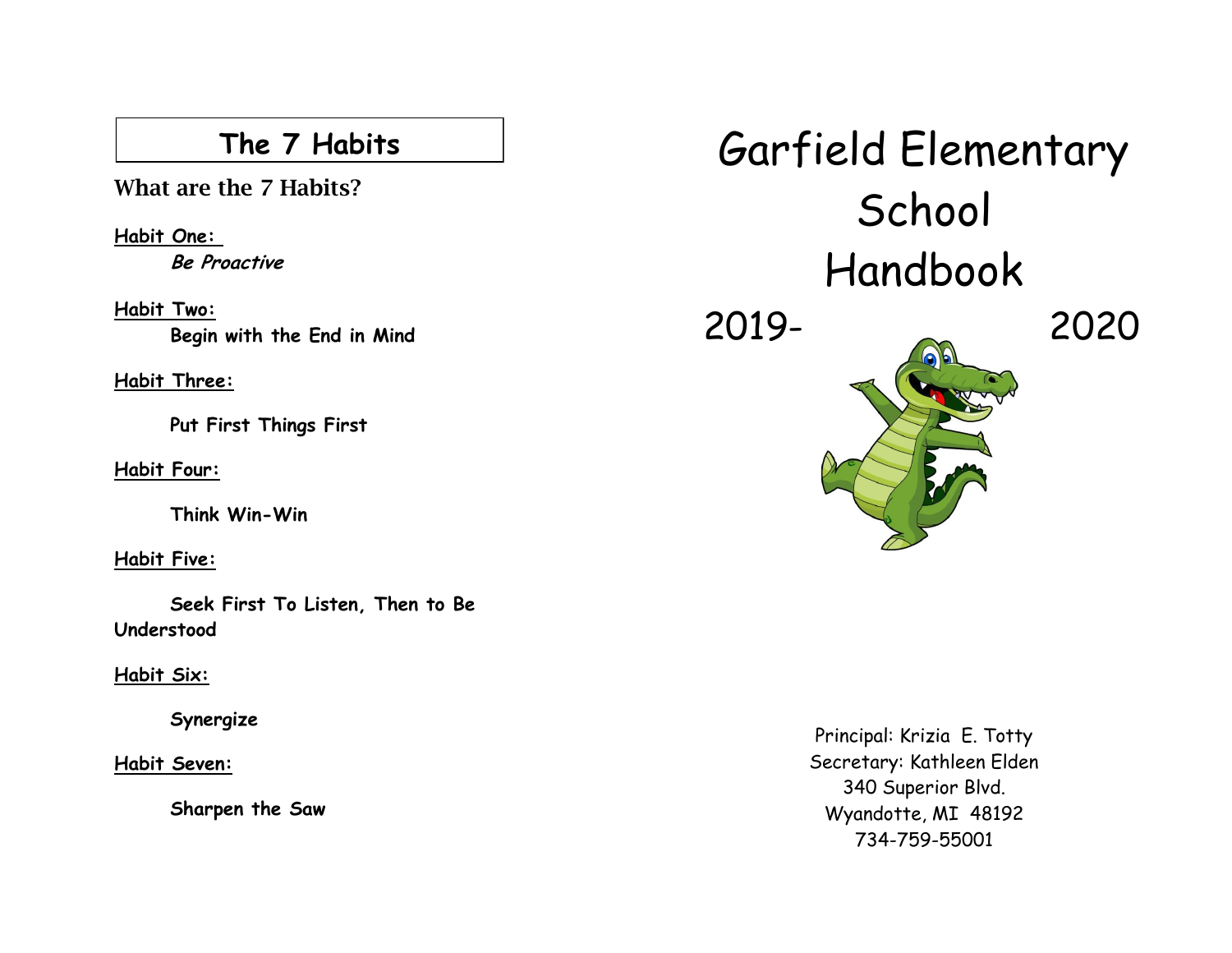### **Garfield Elementary**

#### **Our Mission:**

- Educate
- $\triangleleft$  Inspire
- Empower

### **Our Vision:**

Garfield Elementary School is a high achieving learning community, where confident leaders are developed in our creative and nurturing environment

### **Goals:**

1. All students will improve in understanding mathematical concepts

2. All students will improve in reading comprehension

This handbook was created to answer many of the common questions parents may have during the school year and to provide specific information about policies and procedures.

Become familiar with this information and keep the handbook for future reference.

If you have any questions that are not covered in

### **Wyandotte Public School's Philosophy for Education**

**Our Mission:** Educate—Inspire—Empower

**Our Vision:** Developing Character Strengthing Community Achieving Success

### **Beliefs:**

- 1. Maximize student achievement
- 2. Provide opportunities for enriching experiences for students and families

## **Board of Education**

| Dr. Catherine Cost Superintendent |  |
|-----------------------------------|--|
| Becky Eyster Human Resources      |  |
| Sandy WhiteBusiness Manager       |  |

### **School Board Members**

| Patrick Sutka  President    |  |
|-----------------------------|--|
| Dana BrowningVice President |  |
| Robert KirbySecretary       |  |
| Michael Swiecki Treasurer   |  |
| Kathy BedikianTrustee       |  |
| Stephanie Miello  Trustee   |  |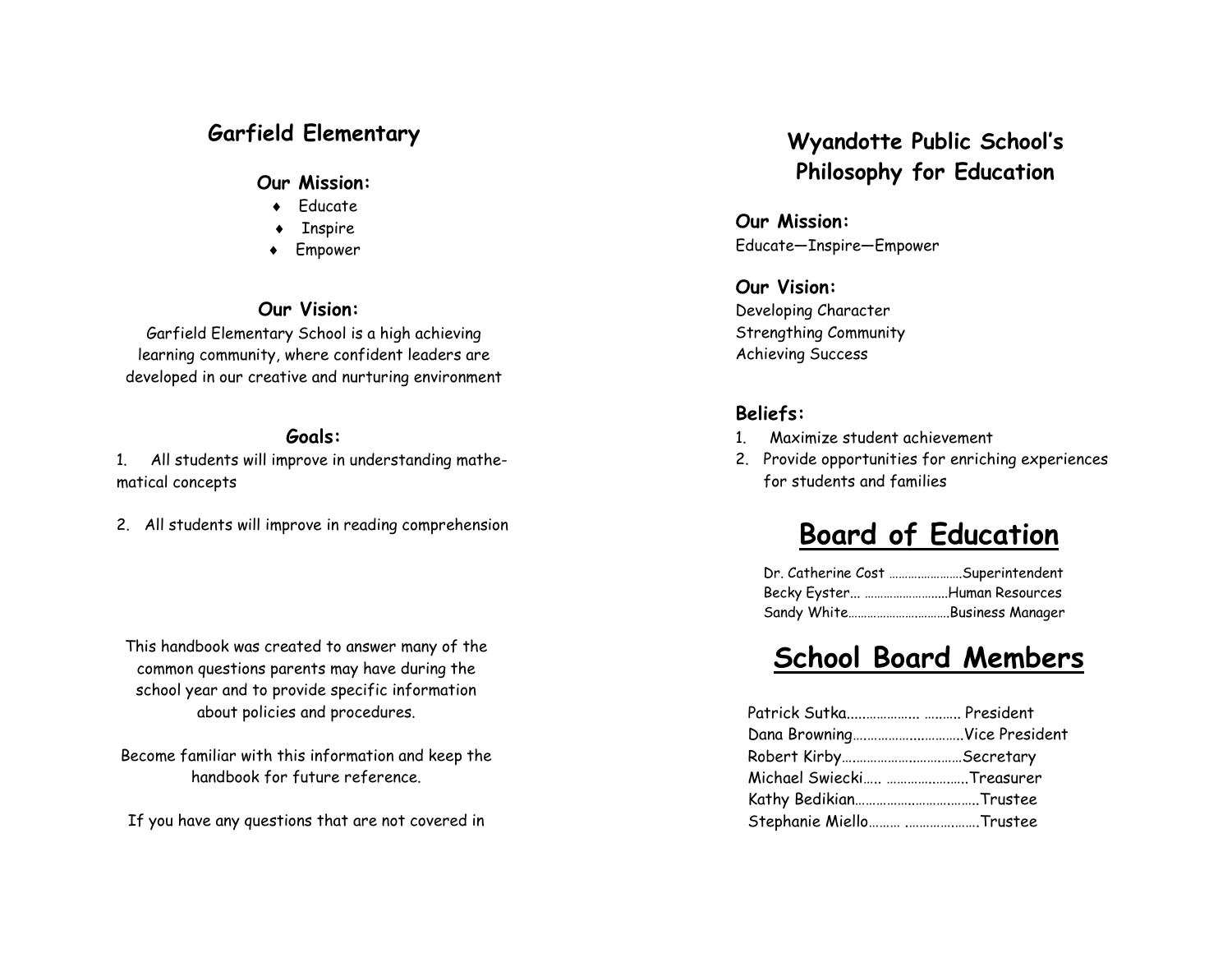#### **LOST AND FOUND**

- $\Rightarrow$  Coats, sweaters, books, lunch boxes and other assorted items that are left at school by students will be placed in the lost and found.
- $\Rightarrow$  Please encourage your son or daughter to check the Lost and Found Lockers, located across from the Main Entrance, for Misplaced items.
- $\Rightarrow$  Unclaimed items will be periodically given to charity.

#### **PERSONAL DELIVERIES**

- Items may be dropped off in the office for students
- Personal Deliveries are not to be made to classrooms.
- **Balloons or cupcakes are not permitted due to allergies and interruption of class time**

#### **BIKES, SKOOTERS, ROLLER BLADES, SKATE-BOARDS, ECT.**

- Students riding the above mentioned items are to follow the basic local ordinances governing their use
- **None of these are to be ridden on school grounds**
- All bicycles should be parked and locked at the bicycle rack and may never be brought into the building
- \* The school is not responsible for lost, stolen or damaged items.

#### **PLAYGROUND**

 The school playground is open to the public after school with supervision by parent/guardian

## **School Hours**

- First bell rings at 8:00
- Students are expected to be in class at 8:05
- Students should **NOT** arrive earlier than 7:50 unless attending breakfast or before school care. Breakfast arrival 7:30 -7:45
- Half Day dismissal 11:43 AM
- Full Day dismissal 3:00 PM
- Students must be picked up by 3:10 PM or you

### **Principal**

Krizia E Totty 734 -759 -5510 tottyk@wy.k12.mi.us

### **Secretary**

### **Communication**

Communication between the school and parents and guardians will be done by emails, phone calls, newsletters, parent calendars, parent/teacher conferences, notices flyers, and the marquee in front of the school.

Please look for updates on Facebook and Twitter.

Also, New communication information will come home later in the school year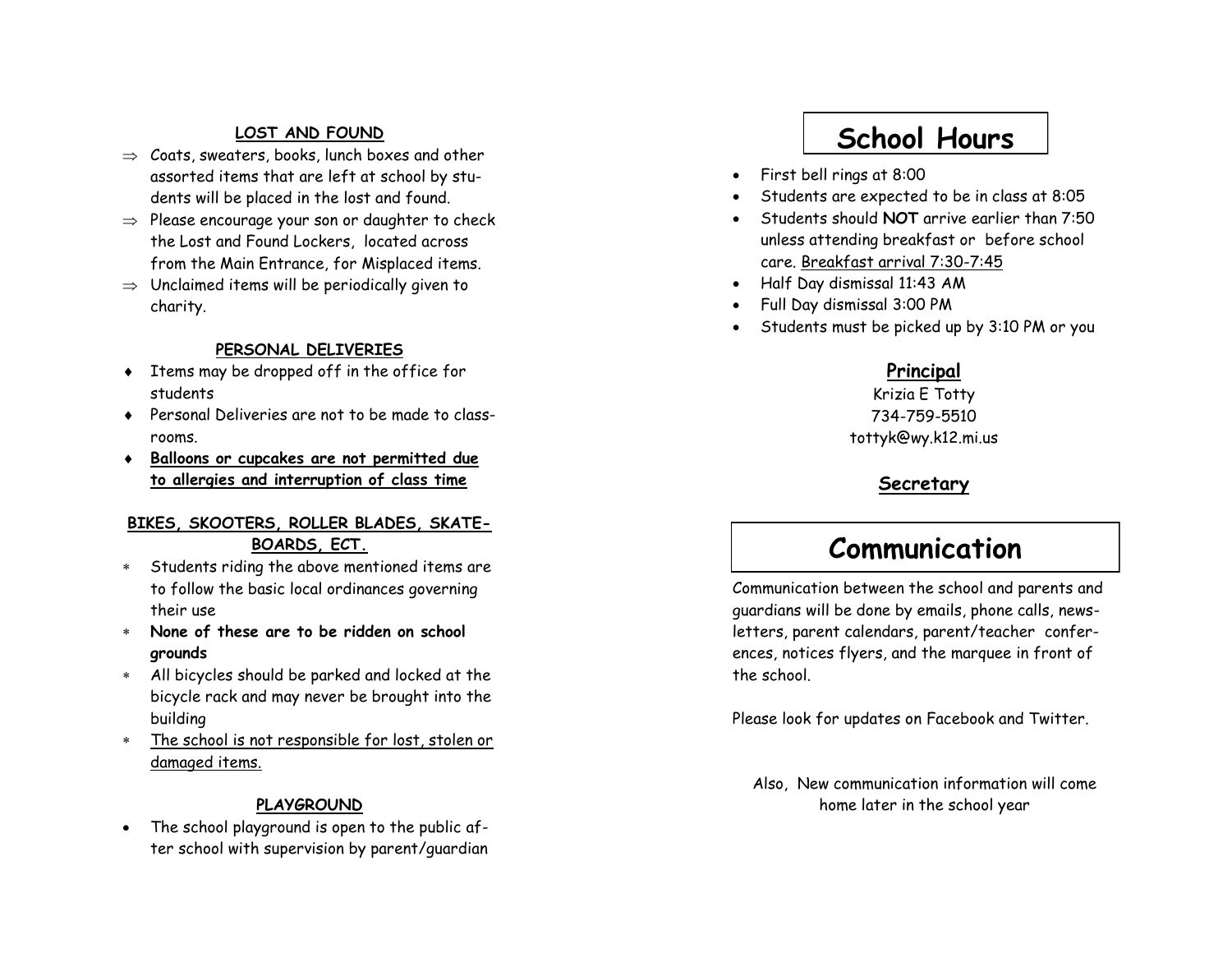## **Garfield Staff**

#### **Kindergarten**

Maria Lanstra................ lanstrm@wy.k12.mi.us Aide: Beth Botts Jamie Rossman ……….....rossmaj@wy.k12.mi.us Aide: Laurie Bodnar Lindsay Marzouq …..….. marzoul@wy.k12.mi.us Aide: Lois Dwornick

#### **1st Grade**

Devon Madigan ………..…dudashd@wy.k12.mi.us Jessica Muliolis ……….… muliolj@wy.k12.mi.us Shelly Hayes .………...… goldmam@wy.k12.mi.us

#### **2nd Grade**

Karla Goniwika …………....goniwik@wy.k12.mi.us Dawn McBride ……….….. mcbridd@wy.k12.mi.us

#### **3rd Grade**

Stephanie McDowell … mcdowes@wy.k12.mi.us Jennifer Miller ………...…. millerj@wy.k12.mi.us Mark Rutkowski …...…. rutkowm@wy.k12.mi.us

#### **4th Grade**

| Cathy Auler  aulerc@wy.k12.mi.us     |  |
|--------------------------------------|--|
| Amanda Edwards phillia@wy.k12.mi.us  |  |
| Jessie Osborne  osbornj@wy.k12.mi.us |  |

**5th Grade**

### **PBIS**

Providing a safe and productive learning environment for our students is extremely important to the staff at Garfield. To accomplish this goal, use the PBIS Program (Positive Behavior Instructional Support). The key to this program is focusing on preventing negative behavior.

PBIS is a researched -based program that is a proven school support system that aids in the reduction of problematic behaviors. Students are taught clearly defined behavioral expectations and also recognize that there are specific rewards and consequences of behaviors. Students are recognized for positive behaviors and rewards are given monthly to support their positive behavior effort. We believe this program inspires students to do their

### **Each class uses the following management system:**

| Pink  Awesome Day "Super Star Leader"                 |
|-------------------------------------------------------|
| Purple  Great Day "Super Synergy"                     |
| Green  Good Day "Ready to Learn & Lead"               |
|                                                       |
| <i>Yellow</i> Privilege Loss "Put First Things First" |
| Orange Privilege Loss "Seek First to Understand"      |
| <i>Red </i> Office Visit "Find the Proactive You"     |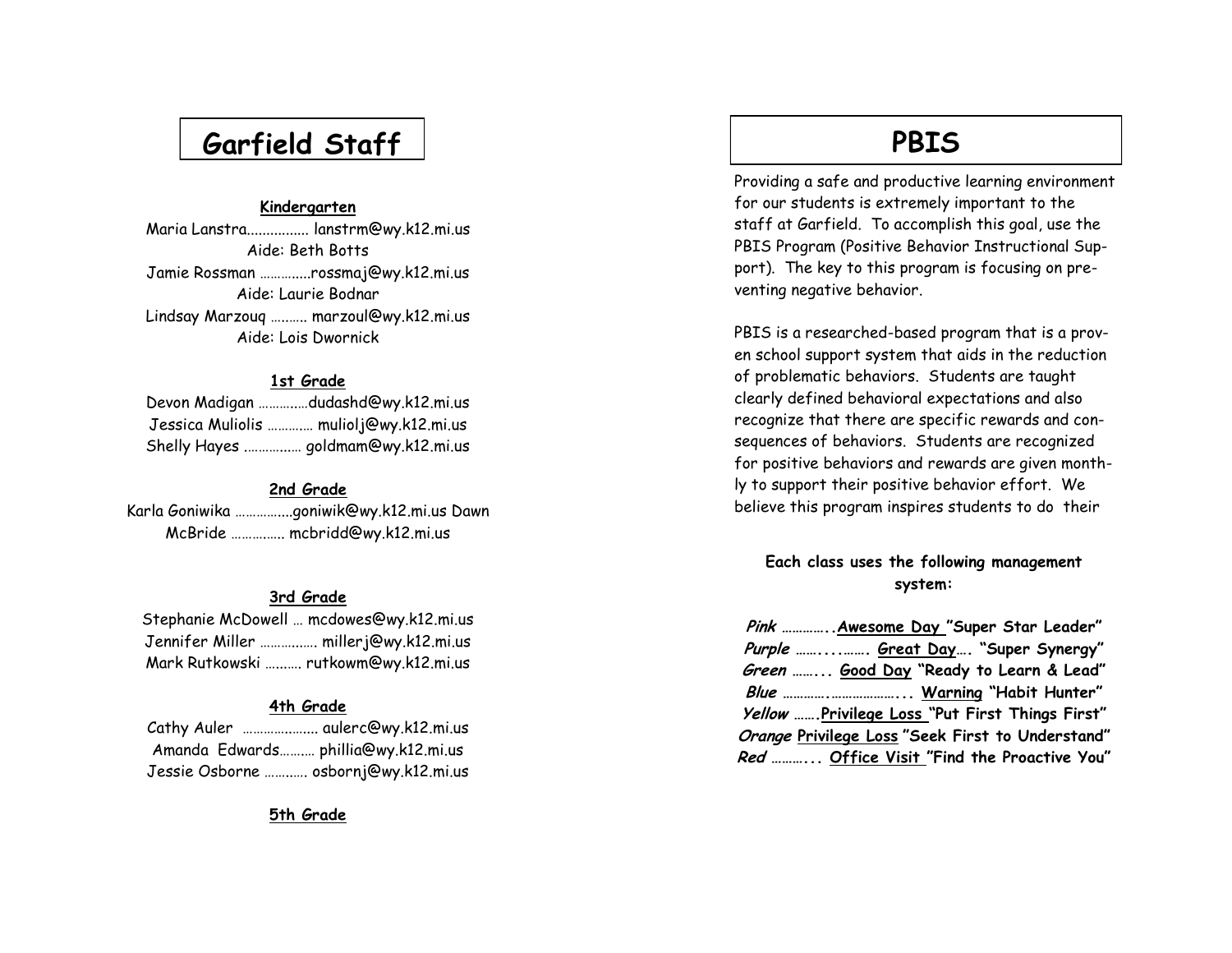### **Parent Action Committee**

Our **Parent Action Committee**, P.A.C, is a comprised of parents and teachers who meet and discuss how to help our school maintain/host fun events for our students. The P.A.C. Group is responsible for fundraisers, holiday events, family fun nights and more.

Plus it is a way for parents and teachers to discuss happenings around the school. P.A.C meets on the 3rd Thursday of each month.

Without Parent Volunteers, our students will not be able to do the extra activities throughout the year.

Our school offers many events and activities that involve parents so you can become active in your child's education and assist them at home. All parents and community members are encouraged to participate in these activities by attending parents

### **Title I**

Garfield is a school -wide Title I school, which means we receive federal funds due to the percentage of students that receive subsidized meals (free/ reduced lunch).

Please feel free to visit our school website and view our Title I Parent Plan along with other communica-

# **Garfield Staff**

**Special Education** 

Abby Caparoatta Teacher….. hannaa@wy.k12.mi.us

Rachel Johnson, Speech ... johnsora@wy.k12.mi.us

**Literacy Coach**

Marcella Flores …. floresm@wy.k12.mi.us

#### **Special Area Teachers**

| Justin Keyes, Gym  keyesj@wy.k12.mi.us            |  |  |
|---------------------------------------------------|--|--|
| Neva Kirksey, Strings  kirksen@wy.k12.us          |  |  |
| Connie Norton, Vocal Music  nor-                  |  |  |
| tonc@wy.k12.mi.us                                 |  |  |
| Mike Noble, <b>Band/Brass</b> noblem@wy.k12.mi.us |  |  |
| Mary Day, Band/Windsdaym@wy.k12.mi.us             |  |  |
| Brandon Ursing, Art  ursingb@wy.k12.mi.us         |  |  |
| Amanda Morin, Media Aide morina@wy.k12.mi.us      |  |  |

#### **Instructional Aides**

|                                    | Laurie Bodnarbodnarl@wy.k12.mi.us |
|------------------------------------|-----------------------------------|
|                                    |                                   |
| Lois Dwornick dwornil@wy.k12.mi.us |                                   |
| Regan Kusibab kusibar@wy.k12.mi.us |                                   |
| Abbie McMath  mcmatha@wy.k12.mi.us |                                   |
|                                    |                                   |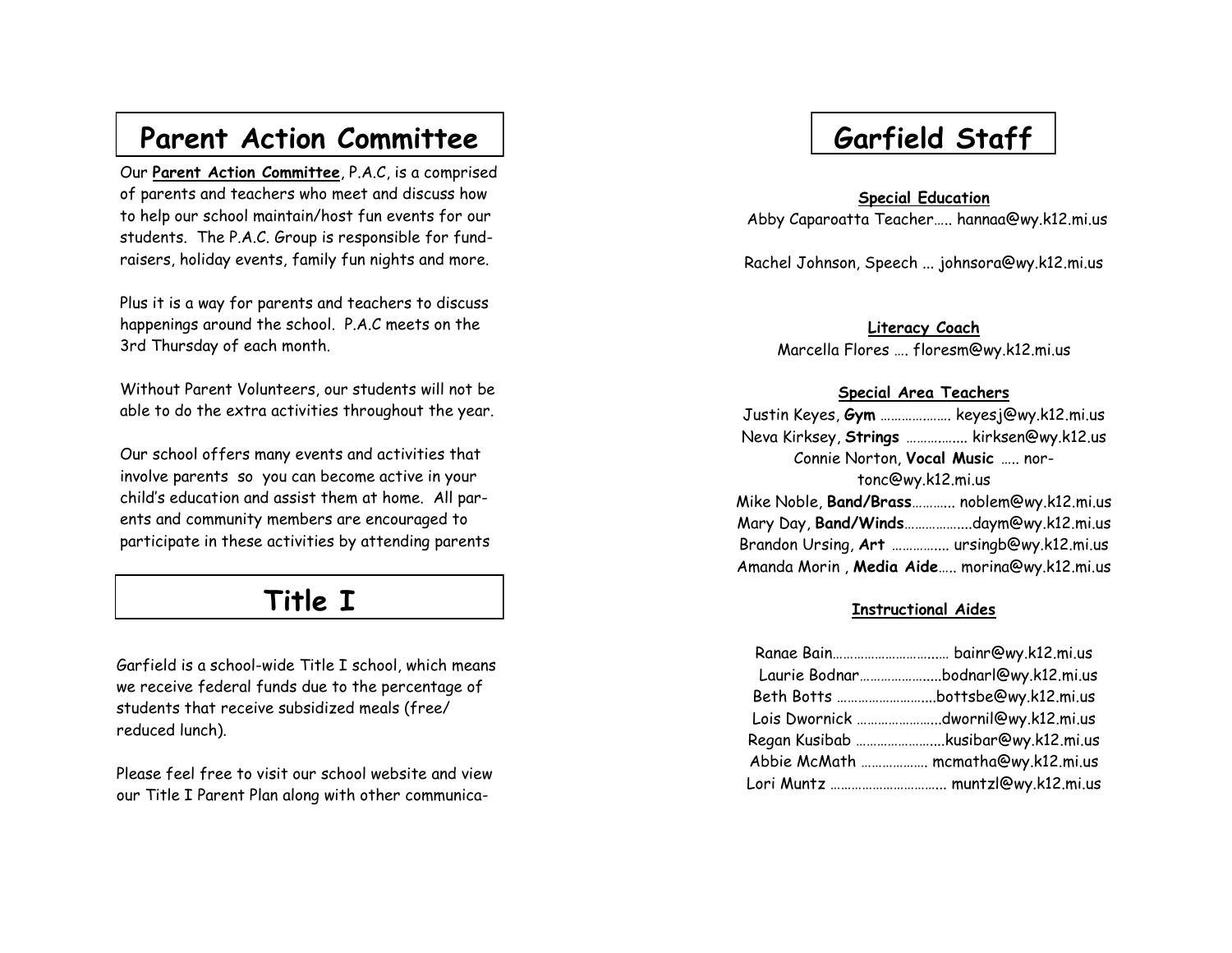## **Important Documents**

#### **Emergency Card** :

The emergency card is provided at the beginning of each school year and **both sides must** be filled in completely. Failure to return the completed form to the school could jeopardize a student's safety. At least two emergency contacts should be listed in addition to the parent/guardian should be listed.. It is the parent's responsibility to immediately notify the school office of **any changes** during the school year.

#### **Medication Form:**

The school staff **cannot** dispense medication (including, cough drops, etc.) without a doctor and parent signed medication form on file. A parent must bring in the medication in its **original container** to the office where it will be administered and recorded by a staff member.

#### **Volunteer Consent Form:**

## **Leader In Me**

Garfield Elementary has embraced and implemented The Leader in Me approach in developing a culture of leadership in our school based on **The 7 Habits of Highly Effective People**® by Stephen Covey.

Founded on internationally recognized and universal principles, The Leader in Me model emphasizes skills parents, teachers, and business leaders want and students need to be successful in an ever -changing society – skills of accountability, adaptability, initiative, self-direction, responsibility, problem solving, communication and teamwork – and they are taught and developed in our students.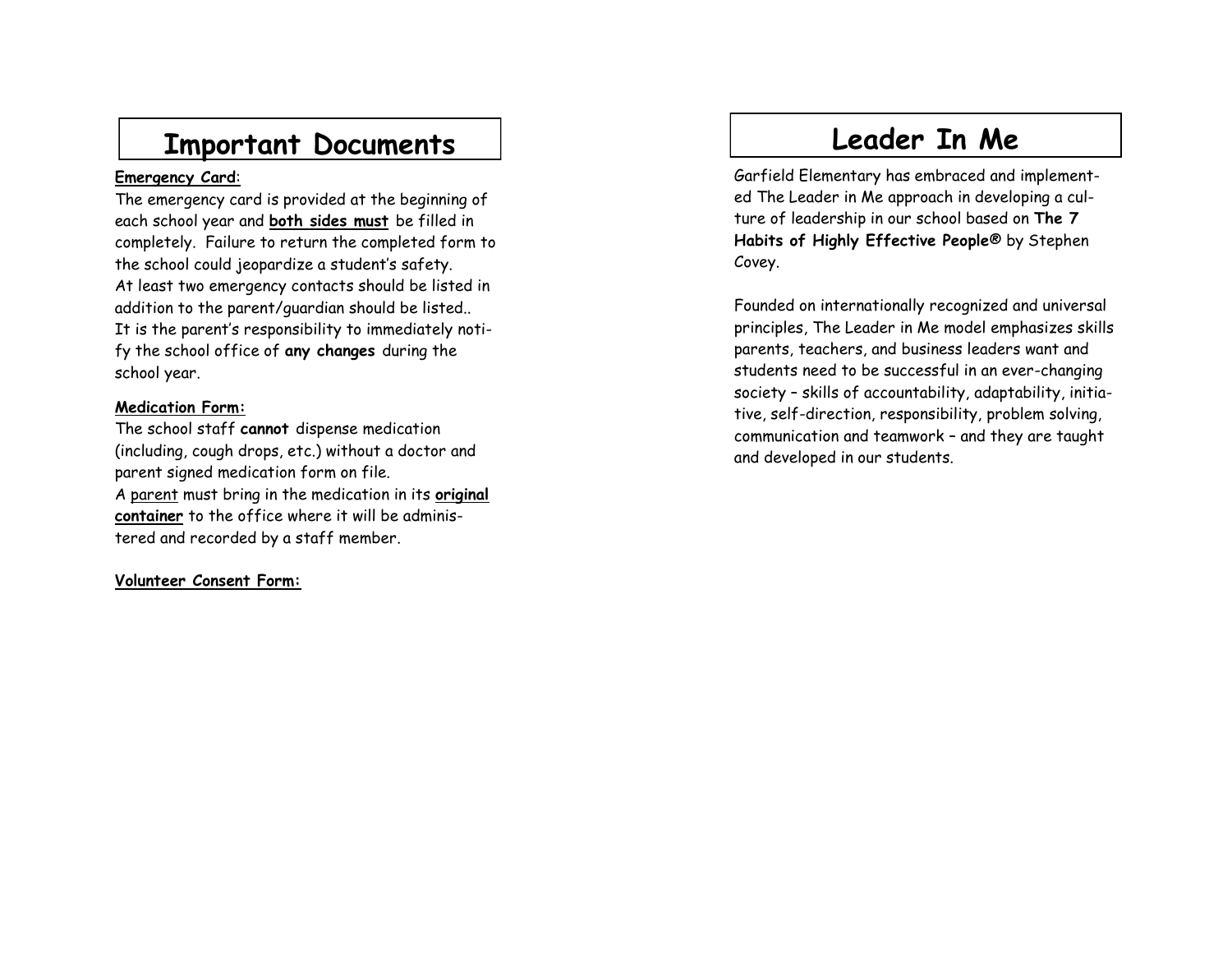## **Student Early Release**

- No student will be allowed to leave school prior to dismissal time without written or in person permission from the parents.
- Students injured or ill will only be released to those persons listed on the emergency from in the office.
- If you are picking up your child during the school day, you must sign him/ her out in the office.
- The secretary will call the classroom for your child. Your child must meet you in the school office where he or she will be released. Stu-

### **Visits**

Visitors, particularly parents, are welcome at the school. In order to properly monitor the safety of the students and staff, each visitor must report to the office upon entering the building to sign in and receive a pass. Any visitor found in the building without a pass shall be asked to return to the office.

If a person wishes to speak with a member of the staff, he/she should call for an appointment **prior**  to coming to the school, in order to schedule a mutually convenient time. Students may not bring visitors to the school without prior written permission from the principal.

## **Attendance**

Regular attendance and punctuality in school gives students the best chance of benefiting from the instructional program. Experiences missed because of absences cannot be made up adequately. It is the intent of the school to enforce the following rules and regulations for attendance:

- Parents are asked to call the school when their child is absent: (759 -5501)
- If your child is going to be late and needs a school lunch, you **must call the office by 8:45**  to have one ordered. If not done, you **must** bring a bag lunch back to the school for the child.
- Attendance is reviewed regularly by staff.
	- $\Rightarrow$  5-10 absences—note home from your student's teacher
	- $\Rightarrow$  10-15 absences—Letter from Principal
	- $\Rightarrow$  15-20 absences—The District Attendance officer will be notified
- If students are absent beyond this, a parent/ guardian may be prosecuted and, if convicted, face up to 90 days in jail, or a fine or both.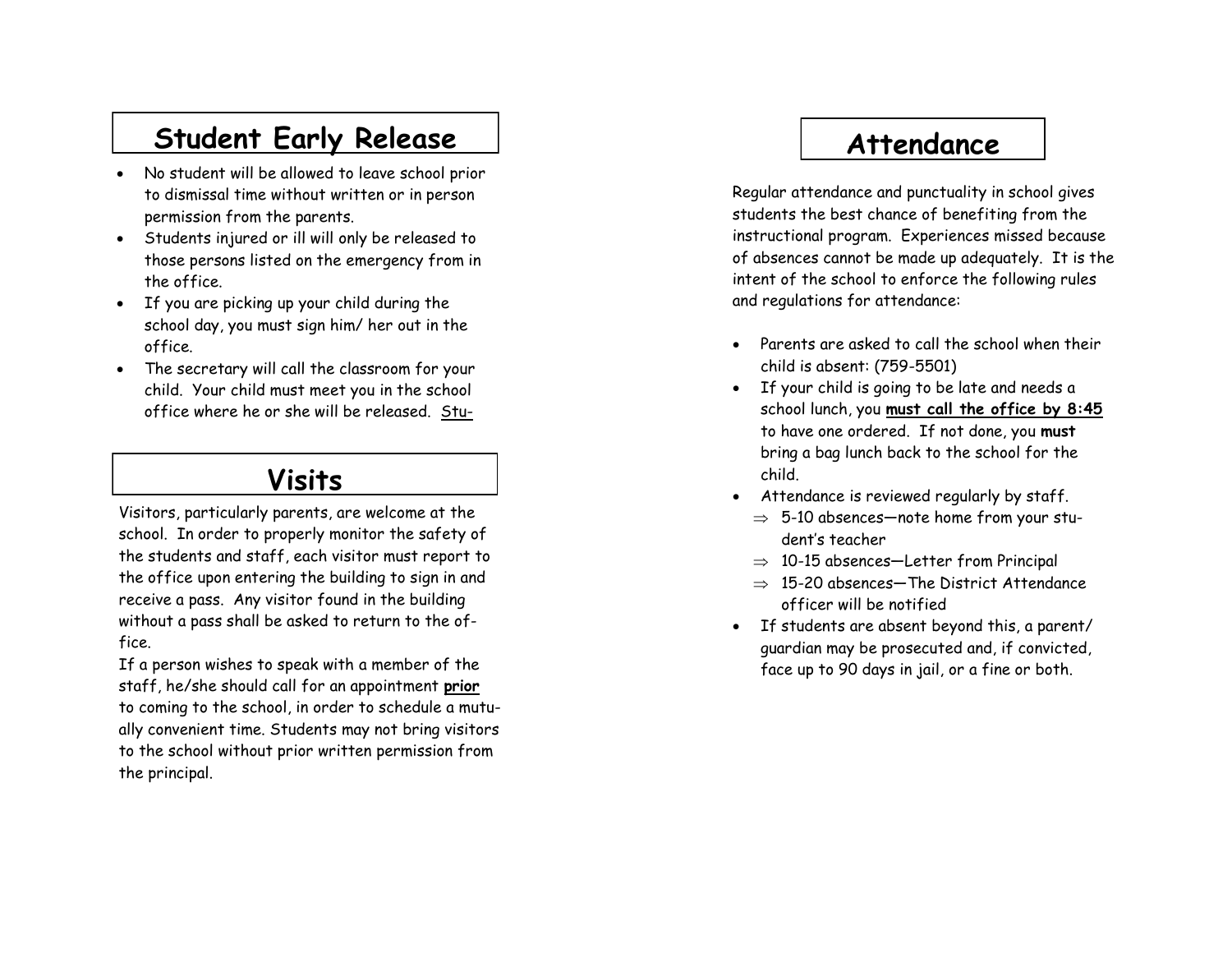## **Before/After School Child Care**

Please contact the following organizations if you are in need of before or after school care:

- YMCA of Southgate: (734) 282-9622
- Salvation Army: (734) 282- 0930 1258 Biddle Ave., Wyandotte

### **Drop and Drive**

In coordination with the City of Wyandotte and Police Department, we have permanent markings and procedures for a Drop and Drive system at Garfield Elementary School. The Drop and Drive Zone will be **strictly enforced**.

Parking is prohibited in the morning until 8:30. If you wish to accompany your child into the building please park away from these zones to avoid being issued a Ticket.

In the afternoon, you may park in the Drop and Drive zones and wait in your vehicle for your child to exit the building without concern for being tick-

### **Student Reports**

Our school will be issuing standard based report cards for grades K -5 three times a year. The standard based report card is designed to provide parents specific information in the most critical standards that their child will learn this year. The report cards will be sent home three times during the school year.

### **Students Fines and Fees**

Students abusing school property and equipment can be fined for excessive wear and abuse of the property and equipment.

The fine will be used to pay for the damage or replacement. This includes, but not limited to, library

## **Use of Cell Phones**

Cell phones usage is not permitted during school hours by students; however, if students need to bring a cell phone to school, it **MUST BE TURNED OFF**. It may not be used, seen or heard in the building or it will be taken away until a parent comes and picks it up from the office.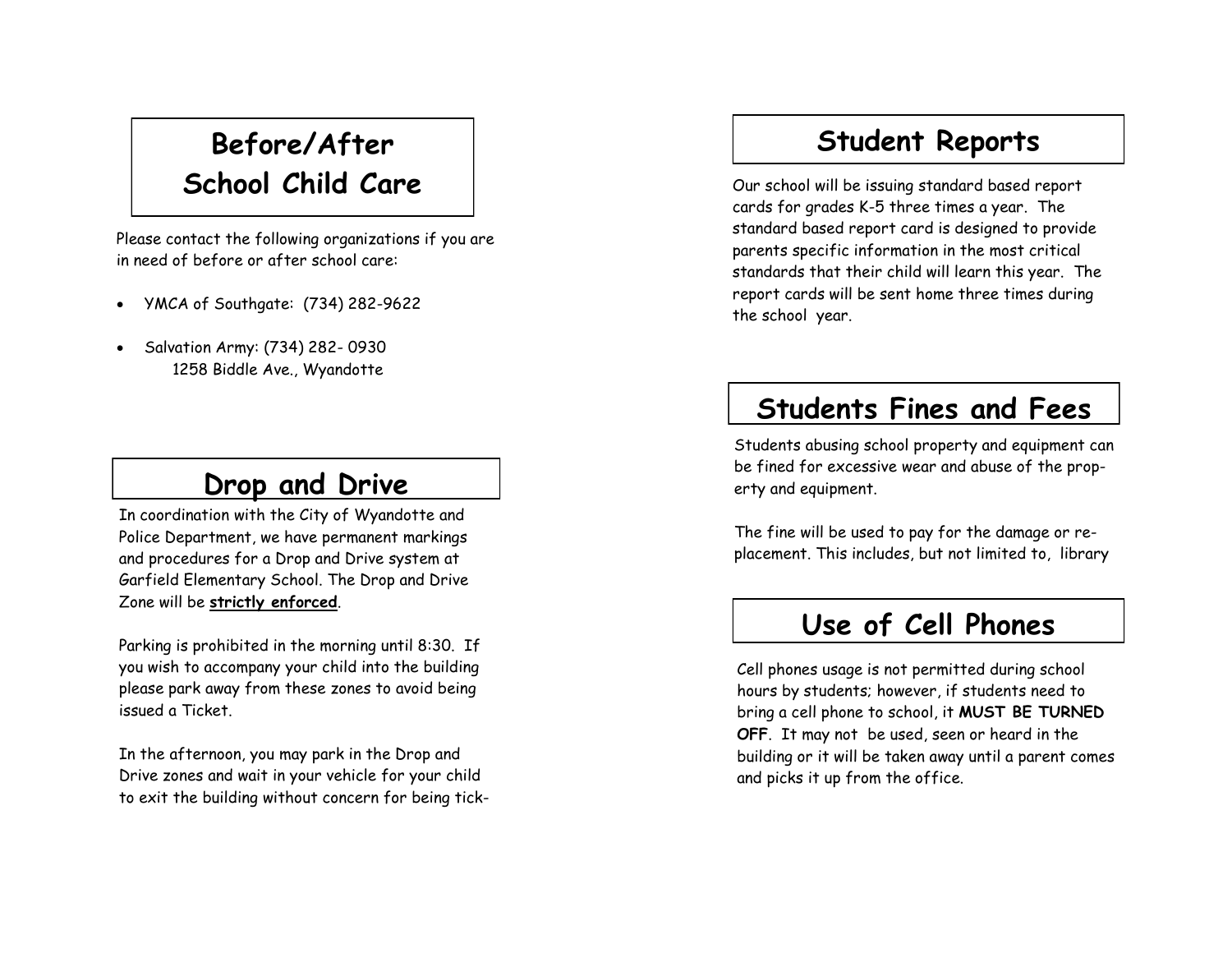## **Student Dress Code**

While fashion changes, the reason for being in school does not. Students are in school to learn. Any fashion (dress, accessory or hairstyle) that disrupts the educational process or presents a safety risk will not be permitted.

- Within broad limits, a student's dress and grooming should be considered a matter of choice. However, it must be recognized that an individual's habits of dress and personal grooming are an important part of one's total personal ity. Dress often determines not only attitudes towards oneself, but also the way an individual is looked on by others.
- Wearing apparel should be appropriate for the daily school routine.
- Cleanliness and other aspects of personal hygiene.

For more detailed information please visit: [https://www.wyandotte.org/our](https://www.wyandotte.org/our-district/student-behavior--code-of-conduct-policy--procedures/) -district/student -behavior--

### **Parent Portal**

Parent Portal is available to our Elementary families. This program allows parents the ability to view their child's attendance. <https://sisweb.resa.net/ParentPortal/>

## **Emergency Drills**

The school complies with all safety laws and will conduct fire drills in accordance with State Laws.

Tornado Drills will be conducted during the tornado season using the procedures provided by the State of Michigan.

Lock -down Drills will be conducted during the school year in accordance with State Laws.

## **Emergency Closings**

If the school must be closed because of inclement weather, or other conditions, the school with notify the local public media. Parents are responsible for